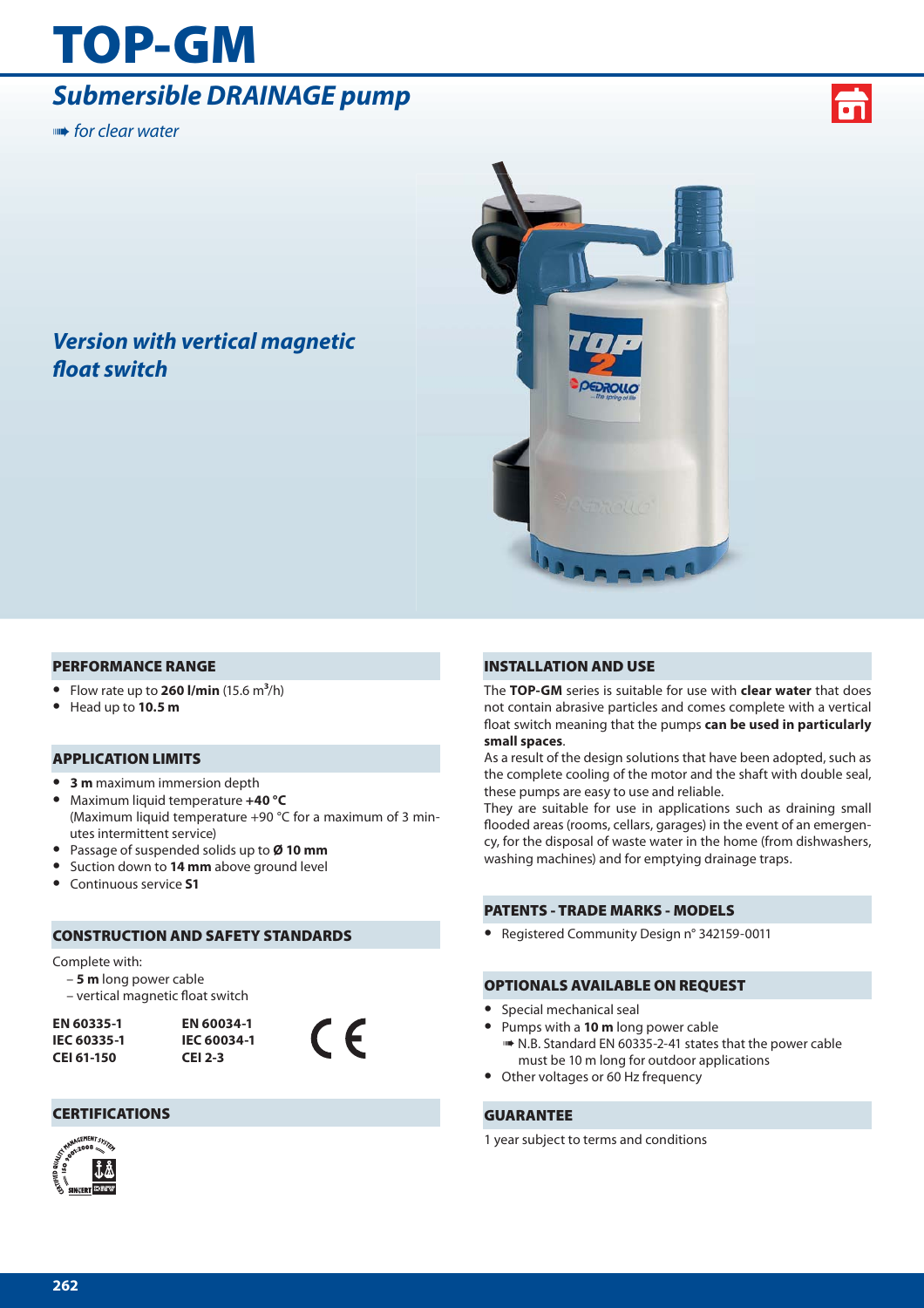



| <b>MODEL</b> |      | <b>POWER</b> | $m^3/h$         |      | 2.ا             | 2.4      | 3.6 | 4.8 | 6.0 | 7.2 | 8.4 | 9.6 | 10.8 | 12  | 13.2 | 14.4 | 15.6 |
|--------------|------|--------------|-----------------|------|-----------------|----------|-----|-----|-----|-----|-----|-----|------|-----|------|------|------|
| Single-phase | kW   | HP           | l/min           | 0    | 20              | 40       | 60  | 80  | 100 | 120 | 140 | 160 | 180  | 200 | 220  | 240  | 260  |
| TOP 1-GM     | 0.25 | 0.33         | <b>H</b> metres |      | 6               | 5.5      | 4.5 | 4   |     | 2.5 | 1.8 |     |      |     |      |      |      |
| TOP 2-GM     | 0.37 | 0.50         |                 | a    | 8               | 7.5      | 6.5 | 6   | 5.5 | 4.5 |     |     | 2.5  | 8.ا |      |      |      |
| TOP 3-GM     | 0.55 | 0.75         |                 | 10.5 | 10 <sup>°</sup> | $\Omega$ | 8.8 | 8   | 7.5 | 6.5 | 6   | 5.5 | 4.8  |     | 3.5  | 2.5  |      |

**Q** = Flow rate **H** = Total manometric head Tolerance of characteristic curves in compliance with EN ISO 9906 App. A.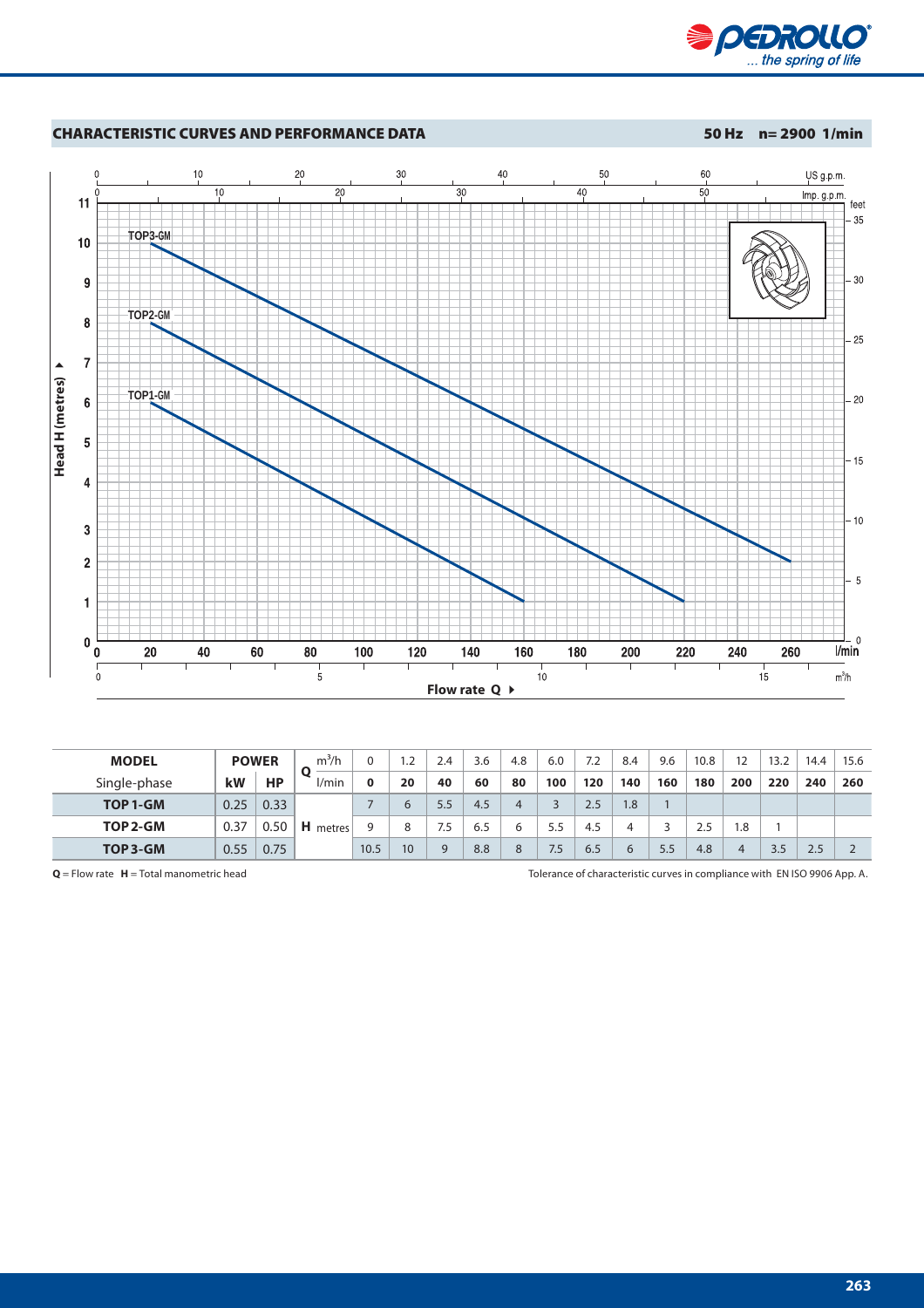# **TOP-GM**

|              | <b>POS. COMPONENT</b>                         | <b>CONSTRUCTION CHARACTERISTICS</b> |
|--------------|-----------------------------------------------|-------------------------------------|
| 1            | <b>PUMP BODY</b>                              | Technopolymer                       |
| $\mathbf{c}$ | <b>SUCTION FILTER</b>                         | Technopolymer                       |
| 3.           | <b>SUCTION PLATE</b>                          | Stainless steel AISI 304            |
| 4            | <b>DIFFUSER</b>                               | Technopolymer                       |
| 5.           | <b>IMPELLER</b>                               | Noryl GFN2V                         |
| 6            | <b>MOTOR CASING</b>                           | Stainless steel AISI 304            |
| 7            | <b>MOTOR CASING PLATE</b>                     | Stainless steel AISI 304            |
| 8            | <b>MOTOR SHAFT</b>                            | Stainless steel EN 10088-3 - 1.4104 |
| 9            | <b>SHAFT WITH DOUBLE SEAL AND OIL CHAMBER</b> |                                     |

|               |                   |         | Materials                       |            |
|---------------|-------------------|---------|---------------------------------|------------|
| Model         | Diameter          |         | Stationary ring Rotational ring | Elastomer  |
| <b>AR-12R</b> | $\emptyset$ 12 mm | Ceramic | Graphite                        | <b>NBR</b> |

- **10 LIP SEAL Ø 12** x **Ø 19** x **H 5** mm
- **11 BEARINGS 6201 ZZ / 6201 ZZ**

### **12 CAPACITOR**

| Pump         | <b>Capacitance</b> |                   |  |  |  |  |  |  |
|--------------|--------------------|-------------------|--|--|--|--|--|--|
| Single-phase | (230 V or 240 V)   | (110 V)           |  |  |  |  |  |  |
| TOP 1-GM     | 6.3 $\mu$ F 450 VL | 16 $\mu$ F 250 VL |  |  |  |  |  |  |
| TOP 2-GM     | 10 $\mu$ F 450 VL  | 16 µF 250 VL      |  |  |  |  |  |  |
| TOP 3-GM     | 14 µF 450 VL       | 16 µF 250 VL      |  |  |  |  |  |  |

### **13 ELECTRIC MOTOR**

- Single-phase 230 V 50 Hz
- with thermal overload protector built-in to the winding
- Insulation: F class
- Protection: IP 68

### **14 HANDLE ASSEMBLY** (resin sealed)

Complete with:

– **5 metre** long "H07 RN-F" power cable with Schuko plug – Float switch.

### **15 HOSE CONNECTOR WITH UNION**

**Ø 25 mm** hose connection for TOP 1 **Ø 35 mm** for TOP 2-3